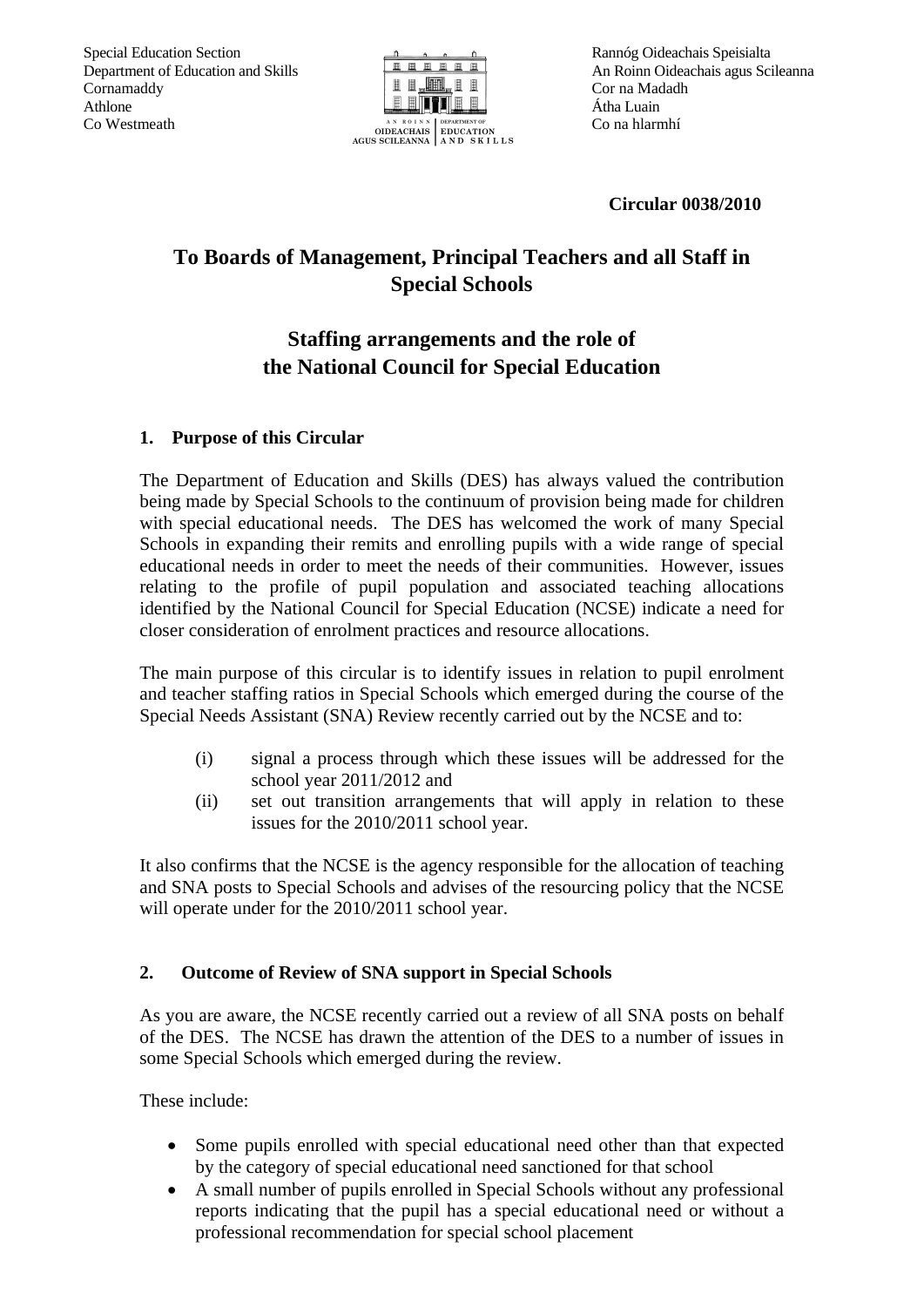- Some pupils enrolled with a Borderline Mild General Learning Disability (GLD) without any evidence of significant additional need See para 6.
- Teacher posts in schools over and above the level currently appropriate under the prevailing pupil teacher ratios for categories of pupils actually enrolled.

#### **3. Addressing the issues identified**

The DES and the NCSE recently met with representatives of the CPSMA, NABMSE, INTO and the National Parents Council (Primary) to consider these issues with a view to putting a process in place to engage in a collaborative manner to clarify the position on these issues and to identify appropriate staffing arrangements which will apply with effect from the 2011/2012 school year. It has been agreed that the parties will address these issues over the coming months.

#### **4. 2010/2011 school year and engagement with the NCSE**

The NCSE will write to you shortly to advise you of procedures in relation to the allocation of teacher and SNA supports for 2010/2011. Schools are asked to contact their Special Educational Needs Organiser (SENO) on receipt of these procedures to progress arrangements for staffing for 2010/2011 as soon as possible.

The DES requests that all school authorities engage with the NCSE by no later than 1 September 2010 to ensure that there is clear understanding about the cohort of pupils which the school proposes to enrol in the future. It may be necessary for schools to consult with, and receive the approval of, the school's Patron before engaging with the NCSE. In the interim, the DES has agreed transitional arrangements to be applied by the NCSE when determining staffing levels for the 2010/2011 school year.

In order to allow time for the wider process to be completed, the NCSE will determine staffing levels for the 2010/2011 school year on the basis of an updated profile of the special educational needs of the pupils enrolled in the school. In this regard Special Schools should provide their SENO with the professional reports in respect of all pupils enrolling for the 2010/2011 school year immediately.

Some schools have a small number of excess teacher posts. In the case of these schools, the DES is agreeable, pending the outcome of the process put in place with the representative bodies, to authorise the NCSE not to suppress class teacher posts except where teachers are leaving such posts through retirement. In addition, the replacement of a class teacher post through teacher movement for any other reason may only be sanctioned with the approval of the NCSE. However, this concession is conditional on schools being prepared to enrol further pupils with similar special educational needs to their existing pupil cohorts during the course of the school year on referral from the SENO.

There are a small number of schools with significant excess teacher posts and the NCSE may contact these schools to review the individual circumstances in each school.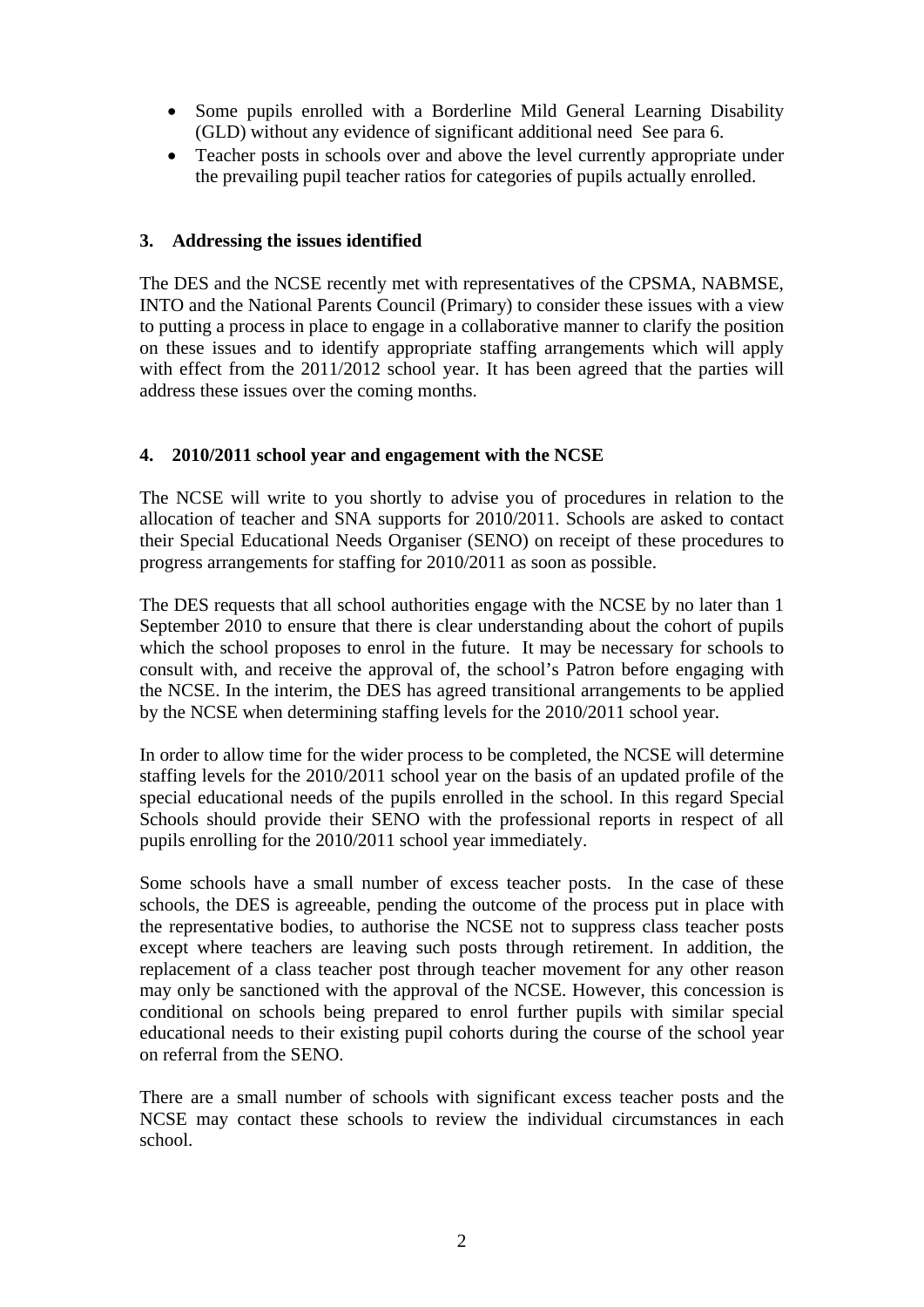It is expected that any school with places available will enrol other pupils with similar special educational needs. The DES cannot authorise the NCSE to sanction additional teaching posts in one school without taking account of spare enrolment capacity for the children concerned in another school in the same area.

#### **5. Pupils without any assessed special educational needs**

The DES wishes to advise schools that there is no basis for a pupil to be enrolled in a Special School unless there is clear evidence from professional assessments to demonstrate that a child has a special educational need. School authorities are advised that such pupils are not eligible for teaching and/or special needs assistant support, capitation, school transport etc.

However, the DES does not wish that pupils currently enrolled are requested to leave the school immediately, if parents/guardians and school authorities are satisfied that the pupil is receiving an education appropriate to their needs and abilities. The DES has therefore authorised the NCSE to provide staffing resources for such pupils who are currently enrolled (2009/2010 school year). However, school authorities are advised that they must work with parents and the relevant mainstream school authorities to actively plan for the successful transitioning of pupils into mainstream school environments over time. In the meantime, the pupils may continue to be included on the rolls and count for both staffing and capitation purposes.

#### **6. Pupils with a Borderline Mild General Learning Disability**

The DES wishes to draw the attention of school authorities to Section 2 of the Education for Persons with Special Educational Needs Act 2004 which states that:

"A child with special educational needs shall be educated in an inclusive environment with children who do not have such needs unless the nature or degree of those needs of the child is such that to do so would be inconsistent with-

- (a) the best interests of the child as determined in accordance with any assessment carried out under this Act, or
- (b) the effective provision of education for children with whom the child is to be educated."

In the interest of ensuring that inclusive policies are implemented, the DES draws the attention of school management authorities to Circular 08/99 concerning supports for pupils with a Borderline Mild GLD. The DES reminds school authorities that there must be a specific recommendation for Special School placement supported by a psychological report stating that the pupil has, in addition to the Borderline Mild GLD, a further special learning problem such as:

- "Mild emotional disturbance associated with persistent failure in the ordinary class (disruptive behaviour on its own, however, would not constitute grounds for special class placement)
- Immature Social Behaviour
- Poor level of language development in relation to overall intellectual level.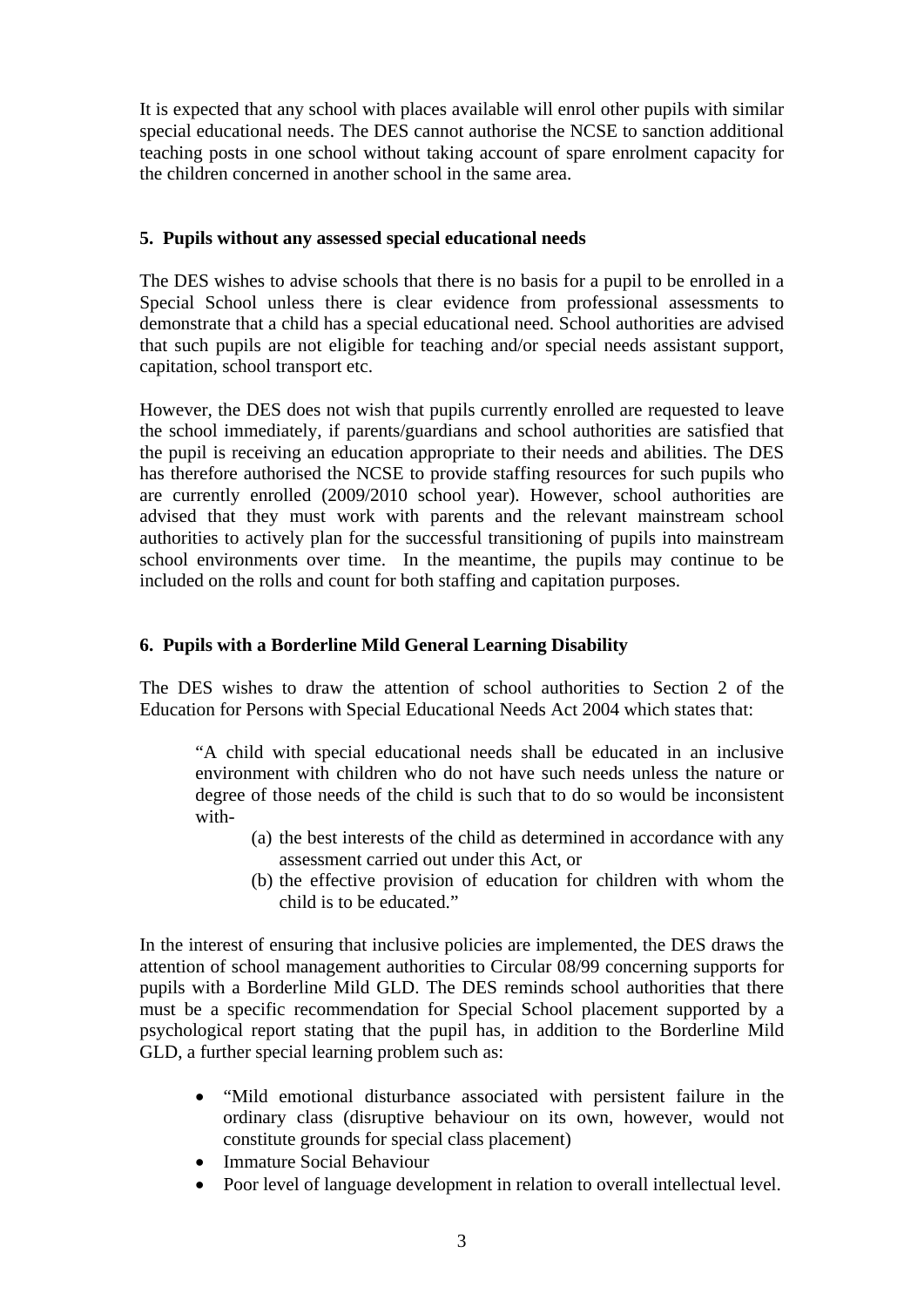A recommendation to place such a child in a special class also needs to take into account the extent to which the child is making progress in his/her present learning environment and the other existing support available to the child in his/her school."

Where a placement in a Special School is being sought for a pupil with Borderline Mild GLD, school management authorities are requested to discuss all such requests with their SENO. The NCSE will authorise staffing for pupils who meet the above additional placement conditions.

#### **7. Role of the NCSE in resourcing Special Schools**

The NCSE was established as an independent statutory body with responsibilities as set out in the National Council for Special Education (Establishment) Order, 2003. Following this Order, the status and functions of the NCSE were set out in the Education for Persons with Special Educational Needs Act 2004.

A key function of the NCSE to date has been the sanctioning of resource teaching posts in mainstream schools and sanctioning SNA posts as required to assist all schools meet the needs of pupils with special educational needs.

School Management Authorities are now advised that the NCSE will be responsible for sanctioning the allocation and/or retention of class teachers and SNA posts in Special Schools with immediate effect.

#### **8. Policy Parameters for the allocation of Teaching and SNA posts in Special Schools**

The NCSE will allocate class teaching and SNA posts to Special Schools in accordance with the Minister's policy for the allocation of such posts. This standard policy on the allocation of teaching posts and SNAs in Special Schools is set out in the attached Appendix 1. Both the DES and the NCSE are fully aware of the complex needs of some pupils with disabilities who are enrolled in Special Schools and the NCSE has been authorised to take such needs into account and allocate resources above the standard as the need arises. The DES is concerned to ensure that there is a consistent application of these policies in all schools.

If you have any queries in relation to this circular, please contact Special Education Section on 090 648 3760/4093/3762/3758.

This circular can be accessed on the Department's website www.education.ie

Teresa Griffin Principal Officer

May 2010